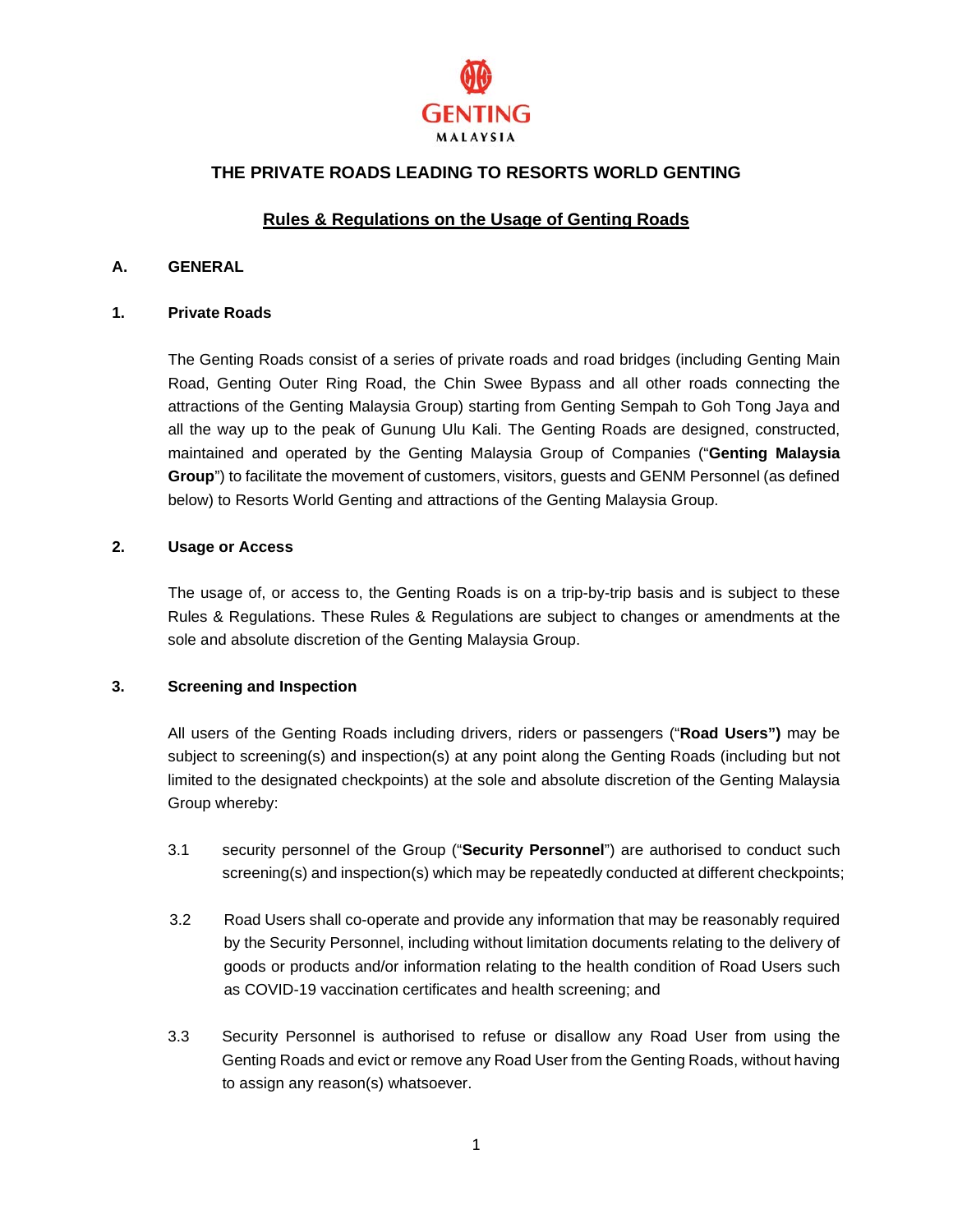

# **4. Obligations of the Road Users**

Road Users shall at all times observe, abide by and comply with–

- 4.1 the Road Transport Act, 1987 ("**RTA**") and all other rules and regulations relating to road traffic in Malaysia; including without limitation, the speed limits set along the Genting Roads whereby whenever applicable, the relevant enforcement agencies shall be authorised to take action against Road Users who have violated the RTA or any relevant traffic rules and regulations along the Genting Roads;
- 4.2 all applicable rules and regulations on the usage of Genting Roads including these Rules & Regulations at all times;
- 4.3 any traffic diversion, signages, directions, conditions and/or restrictions that may be given or determined by the Genting Malaysia Group and/or the Security Personnel for the purpose(s) of:
	- (a) repairs, maintenance and/or construction works;
	- (b) emergency or safety reason(s);
	- (c) control of traffic volume;
	- (d) screening(s) and inspection(s) as afore-stated; or
	- (e) such other purpose(s) as the Genting Malaysia Group and/or the Security Personnel may deem fit at their sole and absolute discretion.
- 4.4 Notwithstanding any action by any enforcement agency, the Genting Malaysia Group reserves all rights to take legal action (including private prosecution) against anyone who commits a breach of these Rules & Regulations or misuses the Genting Roads.

# **5. Disclaimer**

- 5.1 Road Users shall be solely liable and responsible for their own safety and property when using or accessing the Genting Roads.
- 5.2 ROAD USERS SHALL USE OR ACCESS THE GENTING ROADS AT THEIR OWN RISK. THE GENTING MALAYSIA GROUP AND THEIR DIRECTORS, OFFICERS, EMPLOYEES, AGENTS, CONTRACTORS AND/OR WORKERS ("**GENM PERSONNEL**") SHALL NOT AT ANY TIME BE LIABLE FOR ANY CLAIMS, DEMANDS, DAMAGES, LIABILITIES, LOSSES, COMPENSATION, ACTIONS, COSTS AND/OR EXPENSES THAT MAY BE SUFFERED BY ROAD USERS (WHETHER DIRECTLY OR INDIRECTLY)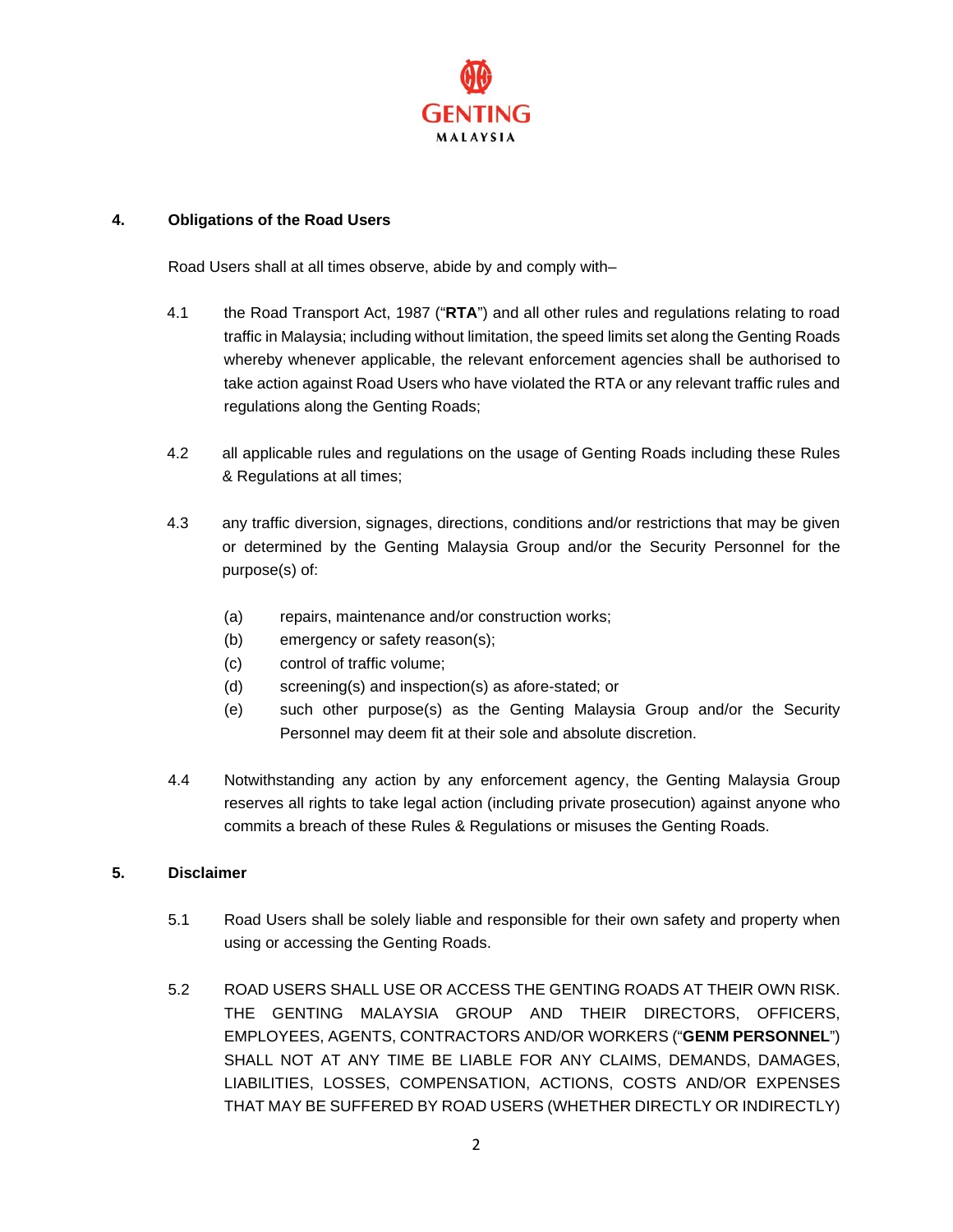

ARISING FROM OR IN CONNECTION TO THE USAGE OF, OR ACCESS TO, THE GENTING ROADS OR THE REFUSAL BY THE SECURITY PERSONNEL FOR THE USAGE OF OR ACCESS TO THE GENTING ROADS; INCLUDING BUT NOT LIMITED TO PROPERTY DAMAGE / LOSS, PERSONAL INJURY AND/OR FATALITY WHETHER OR NOT CAUSED / CONTRIBUTED BY ACT OF GOD (SUCH AS LANDSLIDES, FLASH FLOODS OR FALLING STONES / BOULDERS), CONDITION / DESIGN OF THE GENTING ROADS; EXCEPT IN INSTANCES WHERE SUCH DAMAGE / LOSS, INJURY AND/OR FATALITY IS FOUND TO HAVE BEEN CAUSED DIRECTLY BY THE GROSS NEGLIGENCE OR WILFUL MISCONDUCT ON THE PART OF THE GENTING MALAYSIA GROUP.

# **6. Indemnity**

Road Users shall indemnify and keep the Genting Malaysia Group and GENM Personnel fully indemnified and harmless against any and all losses (including property damage / loss, personal injury, fatality and/or consequential losses), damages, summons, claims, demands or expenses of whatever kind or nature (including reasonable legal fees and expenses incurred in defending such claims on solicitor and client basis) that may be suffered by and/or brought against Genting Malaysia Group and/or GENM Personnel (either directly or indirectly) resulting from or in connection to the use of the Genting Roads, any breach of all or any of the Rules and Regulations herein, breach of duty (statutory or otherwise), negligence or misconduct of the Road Users (as the case may be), including but not limited to the following:

- 6.1 any claim for personal injury (including fatality) and/or vehicle or property loss or damage;
- 6.2 reinstatement or repair of property loss or damage; including without limitation damage to the Genting Roads and/or any assets placed or installed at or along the Genting Roads such as road furniture, signages, dividers, speed bumps, plants, lamp posts etc. and manpower costs and any other resources that are required in controlling the traffic etc; and
- 6.3 pollution and/or contamination originating from discharge, escape, spills, leakages or dumping of fuels, lubricants, motor oils, pipe dope, paints, solvents, ballast, bilge and garbage, debris or any other substances which are in the care, custody or control of any of the Road Users.

# **7. Reservation of Rights**

ALL RIGHTS OF THE GENTING MALAYSIA GROUP AS OWNER OF THE GENTING ROADS ARE FULLY RESERVED. THE GENTING MALAYSIA GROUP HAS THE SOLE AND ABSOLUTE DISCRETION TO CLOSE, OR REFUSE ACCESS TO OR USE OF THE GENTING ROADS AT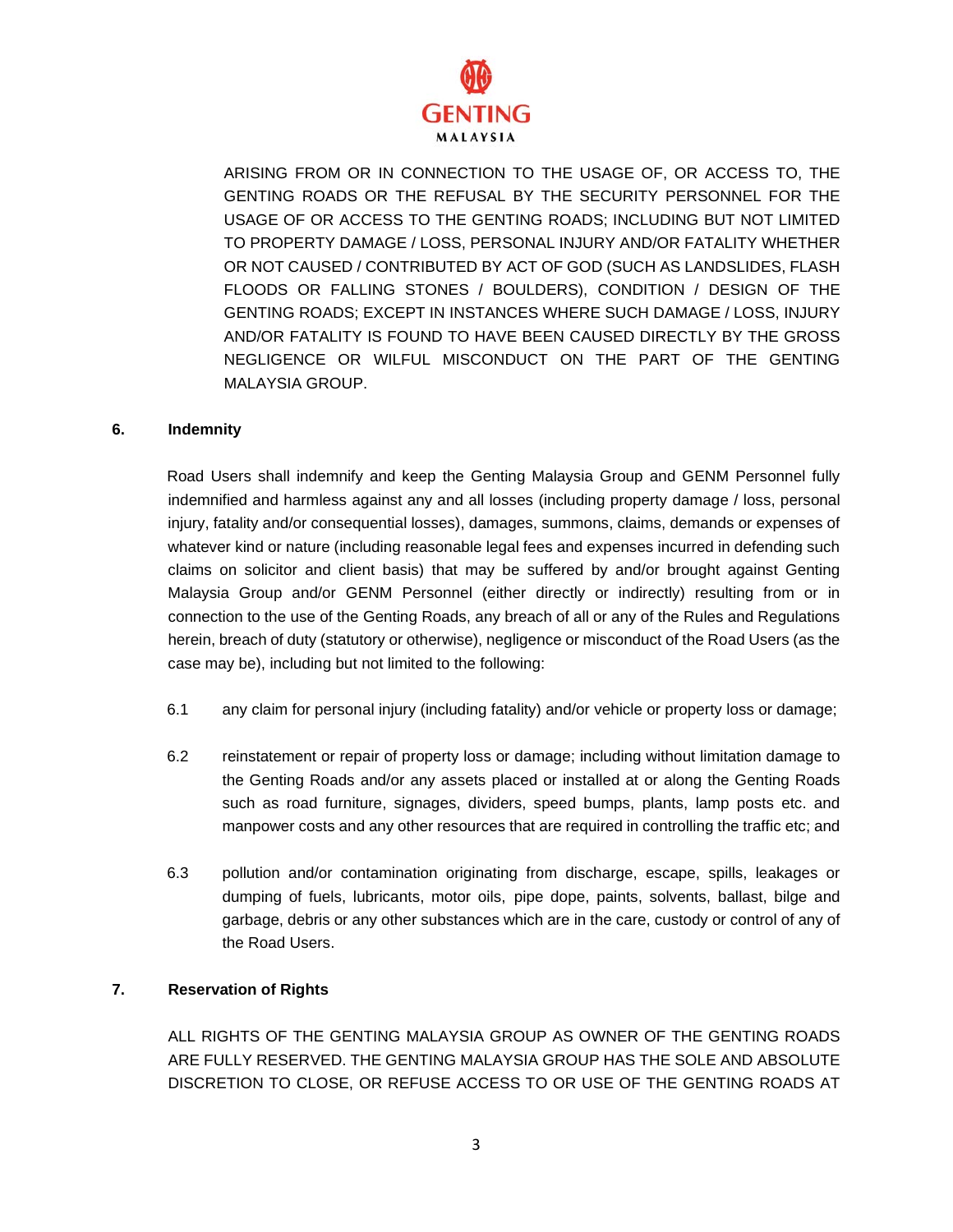

ANY TIME IT DEEMS FIT WITHOUT HAVING TO GIVE PRIOR NOTICE AND/OR ANY REASON(S) WHATSOEVER.

# **B. STRICTLY PROHIBITED ACTS**

- 8. Without prejudice to the foregoing generality, the RTA and all other rules and regulations relating to road traffic in Malaysia, and any traffic diversion, signages, directions, conditions and/or restrictions that may be given or determined by the Genting Malaysia Group and/or the Security Personnel:
	- 8.1 a Road User while driving or travelling as a passenger in a vehicle on the Genting Roads shall not permit any part of his or her body or limbs:
		- (a) to be upon or in contact with any external part of the vehicle;
		- (b) to extend or protrude beyond or through any external door, window or other opening of the vehicle; or
		- (c) to extend or protrude beyond or hang over any side or the front, rear or any other external portion of the vehicle;
	- 8.2 a Road User while riding or travelling as a passenger on a motorcycle on the Genting Roads shall properly sit astride on the motorcycle.
	- 8.3 Cycling , walking or jogging, whether individually or in groups on the Genting Main Access Road is strictly prohibited unless with the express consent of the Genting Malaysia Group.
- 9. Save and except for emergencies or for the purpose of avoiding any accident, no individual (including Road Users) is allowed to stop, park his/her vehicle or stay at any part of the Genting Roads, including the carriageway, road shoulder and road verge at any time for whatever purpose(s), including but not limited to the following :
	- 9.1 photograph taking, picnics or barbeques;
	- 9.2 selling of any goods / products (with or without stall); or
	- 9.3 the use of drones.
- 10. No signage, billboard, banner, bunting or flag of any nature or any material ("**Signage**") is to be erected, installed, placed, positioned or constructed on any part of the Genting Roads without prior written consent of Genting Malaysia Group :
	- 10.1 Genting Malaysia Group reserves the right to remove any Signage from the Genting Roads at the costs and expenses of the person who is responsible for the erection, installation,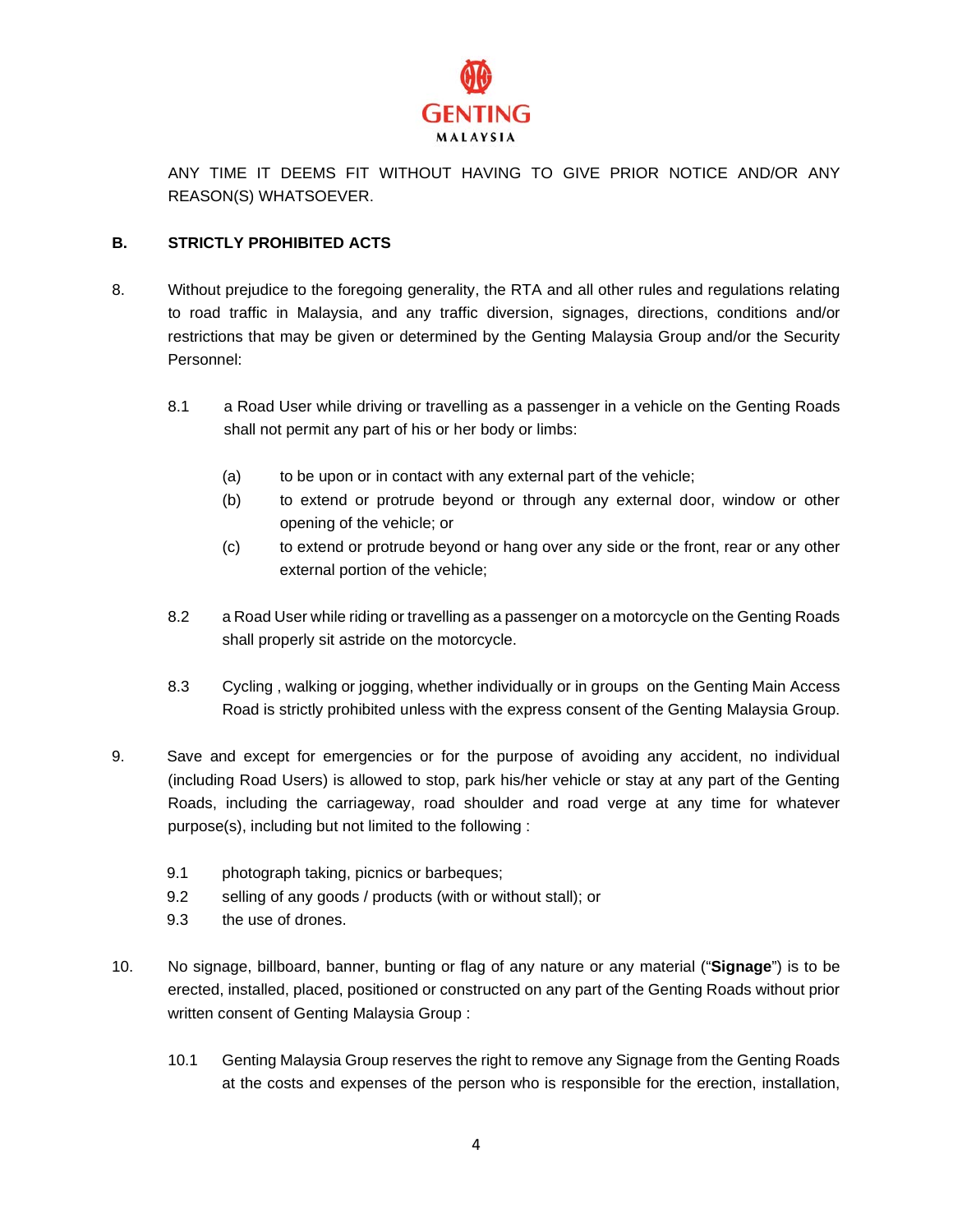

placement, positioning or construction of the same ("**Signages Owner**") at any part of the Genting Roads; and

- 10.2 Genting Malaysia Group shall not at any time be liable for any damage or loss of the Signage or any accident, damage or loss that is caused by the Signage。 The Signages Owner shall indemnify and keep Genting Malaysia Group and GENM Personnel fully indemnified and harmless against any and all losses (including property damage / loss, personal injury, fatality and/or property damage / loss, personal injury, fatality and/or consequential losses), damages, summons, claims, demands or expenses of whatever kind or nature (including reasonable legal fees and expenses incurred in defending such claims on solicitor and client basis) that may be suffered by and/or brought against Genting Malaysia Group and/or GENM Personnel (either directly or indirectly) resulting from or in connection to the Signages.
- 11. Road Users shall not at any time organize or take part in any street-cruising, race or sport at any point along the Genting Roads nor use any part of the Genting Roads for street-cruising, race or sport, save and except with the prior written consent of Genting Malaysia Group. The expression of "any street cruising, race or sport" includes –
	- 11.1 "street cruising": a congregation of drivers or riders or passengers of two (2) or more motor vehicles (including motorcycles) at any point along the Genting Roads, at which any person, whether or not a driver or rider or passenger, performs any of the following activities:
		- (a) driving or riding at excessive speed, or otherwise dangerously;
		- (b) driving or riding in convoy;
		- (c) racing against other motor vehicles;
		- (d) performing stunts in or on motor vehicles;
		- (e) tailgating, road rage or aggressive driving behaviour;
		- (f) sounding horns or playing stereo system loudly;
		- (g) dropping litter;
		- (h) urinating in public;
		- (i) shouting or swearing at, or abusing, threatening or otherwise intimidating another person;
		- (j) obstruction of any other road user;
		- (k) any other anti-social behaviour,

or cause any of the following:

- (l) excessive noise;
- (m) danger to other road users;
- (n) damage or the risk of damage to property;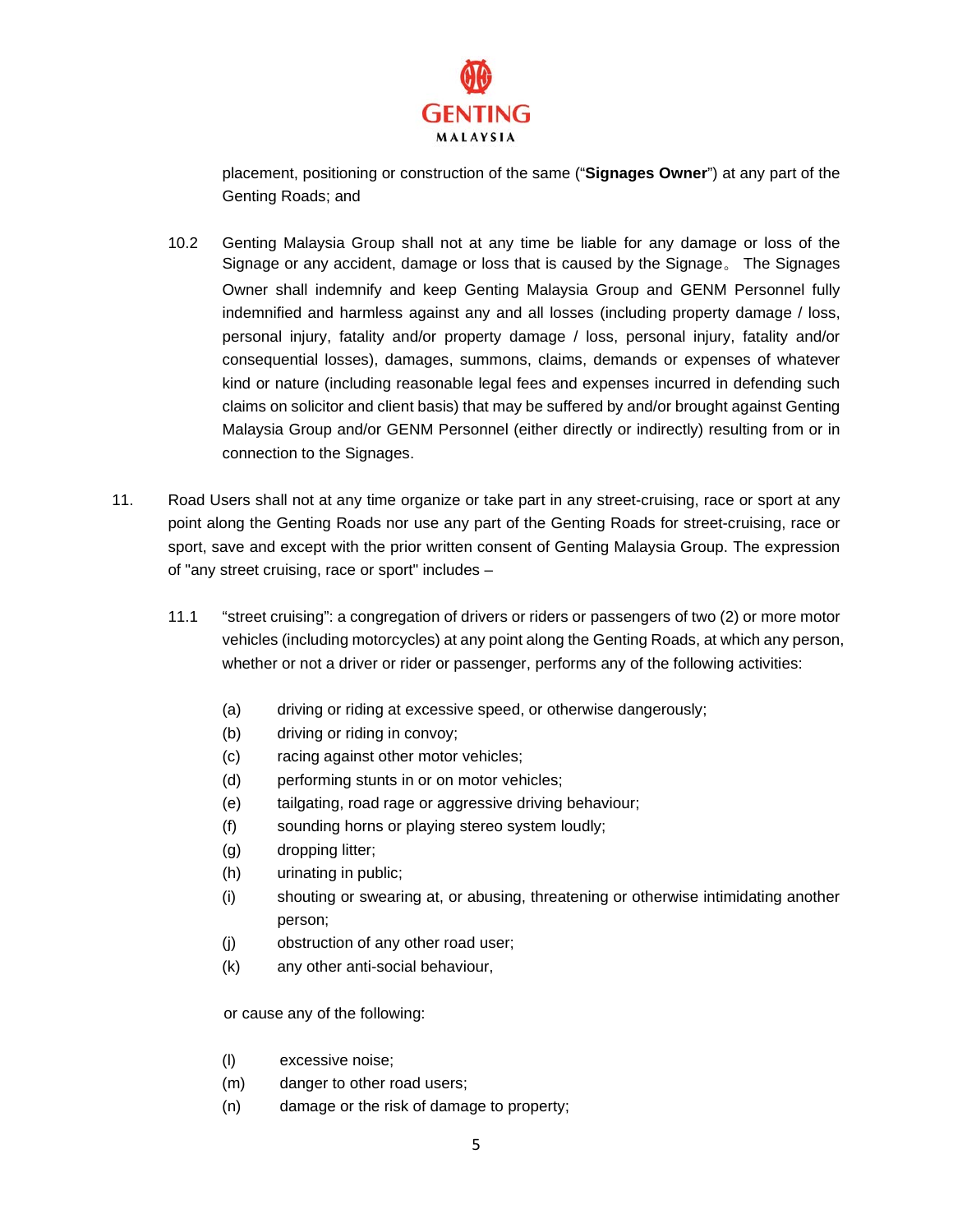

- (o) litter; or
- (p) any nuisance to another person not participating in the street-cruising.
- 11.2 "race or sport": any event race, endurance race, speed trial, reliability trial, hill climbing competition or sports meeting / gathering;
- 11.3 any other activity whatsoever
	- (a) which may constitute a danger to Road Users;
	- (b) which may hamper, impede or disrupt the normal flow of traffic; or
	- (c) which is stated in paragraphs 11.1(a) to (p) above.

# **C. HEAVY GOODS VEHICLES (HGVs)**

- 12. HGVs which have been given consent to use or access the Genting Roads shall be subject to additional rules and regulations as set out below:
	- 12.1 HGVs which weigh more than eight (8) tonnes (with load) shall not be given access to the Genting Roads between 6.00 pm and 7.00 am on any day.
	- 12.2 HGVs shall not be given access to the Genting Roads at any time on Fridays, Saturdays and Sundays.
	- 12.3 HGVs shall not be given access to the Genting Roads at any time on all National Public Holidays and State Public Holidays in the States of Selangor, Pahang and Federal Territories of Kuala Lumpur and Putrajaya.
	- 12.4 Trailers and HGVs must apply for permits to use the Genting Roads from the Security Department of Genting Malaysia Group at least seven (7) working days in advance. For road safety reasons, all such vehicles must be accompanied by an escort vehicle when using the Genting Roads.
	- 12.5 For vehicles other than trailers and HGVs, the contractors/workers are required to give notice of at least two (2) working days in advance and furnish details that may be required by the Security Department of Genting Malaysia Group (for example, vehicles, driver(s), goods and materials carried).
	- 12.6 All vehicles accessing Genting Roads must comply with all requirements set/determined by the Department of Road Transport.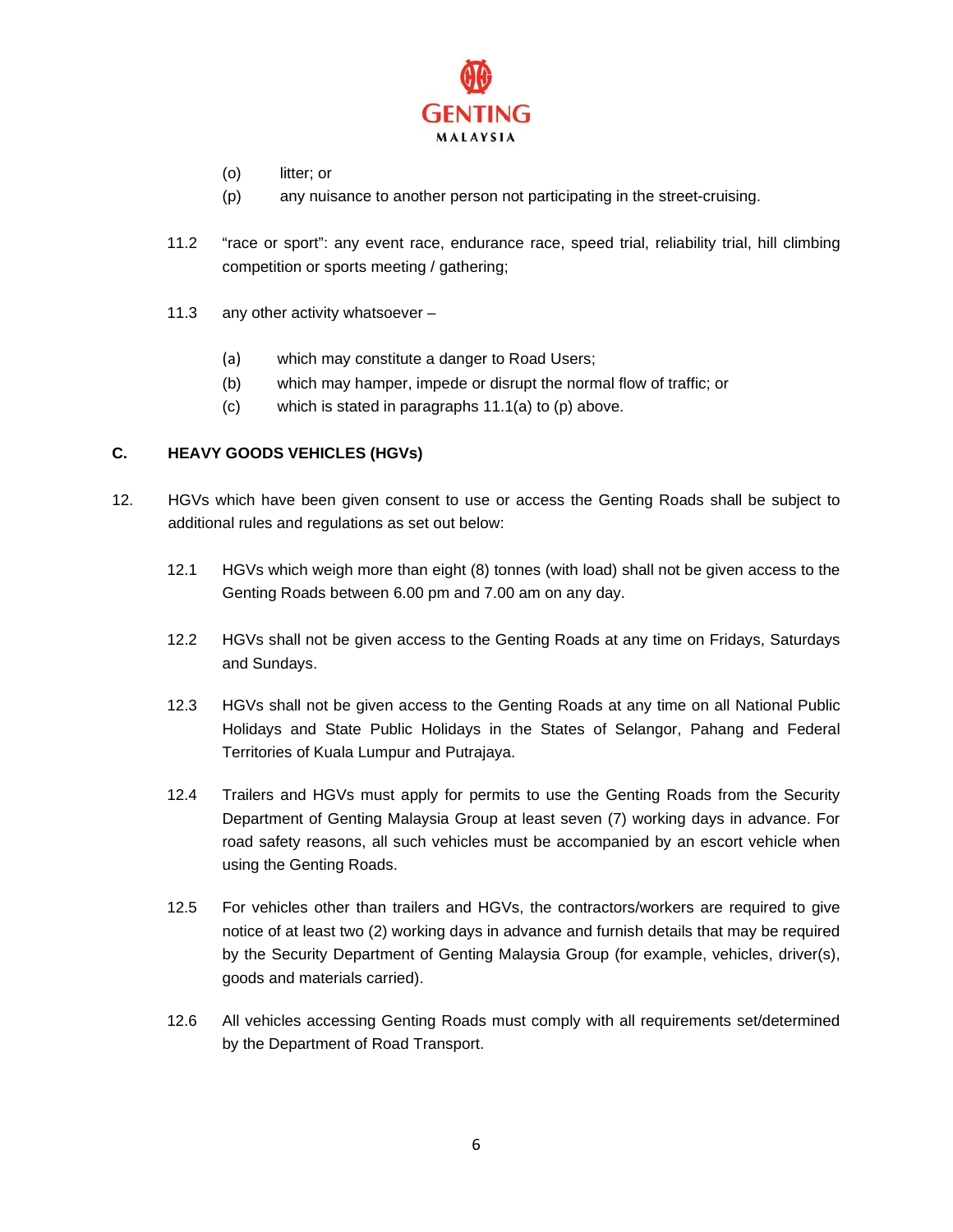

# **D. VEHICLE LEFT OR ABANDONED ON THE GENTING ROADS**

- 13. Save and except for emergencies or for the purpose of avoiding any accident, or in compliance with any traffic diversion, signages, directions, conditions and/or restrictions that may be given or determined by the Genting Malaysia Group and/or the Security Personnel, or for any cause beyond the control of the drive/rider, Road Users shall not stop their vehicles on any part of the Genting Roads, including the carriageway, road shoulder and road verge.
- 14. Any vehicle that is:
	- 14.1 parked at a place other than demarcated parking area, if any; or
	- 14.2 stopped at a place other than demarcated stopping area, if any; or
	- 14.3 left unattended for a continuous period which Security Personnel deems unreasonable at its sole and absolute discretion at:
		- (a) a place other than demarcated stopping or parking area; or
		- (b) the demarcated stopping or parking area,

shall be deemed to have been abandoned by the owner of the vehicle and the Genting Malaysia Group may, without any prior notice to the owner, remove the said vehicle from the Genting Roads at the costs and expenses of the owner, and the Genting Malaysia Group shall not be liable for any loss or damage to the said vehicle and/or any property inside the vehicle, either wholly or partially.

# **E. EMERGENCY**

15. In the event of an emergency, kindly contact the helpline at **Tel: +603 6105 9999** and remain calm. Road Users are to comply with all instructions from authorized personnel of the Genting Malaysia Group.

# **F. CONCLUSION**

16. Road Users are reminded that the Genting Roads are privately-owned roads which are designed, constructed, maintained and operated by the Genting Malaysia Group for the enjoyment and convenience of its customers, visitors, guests and GENM Personnel. Usage of or access to the Genting Roads does not convey any rights whatsoever to any Road User.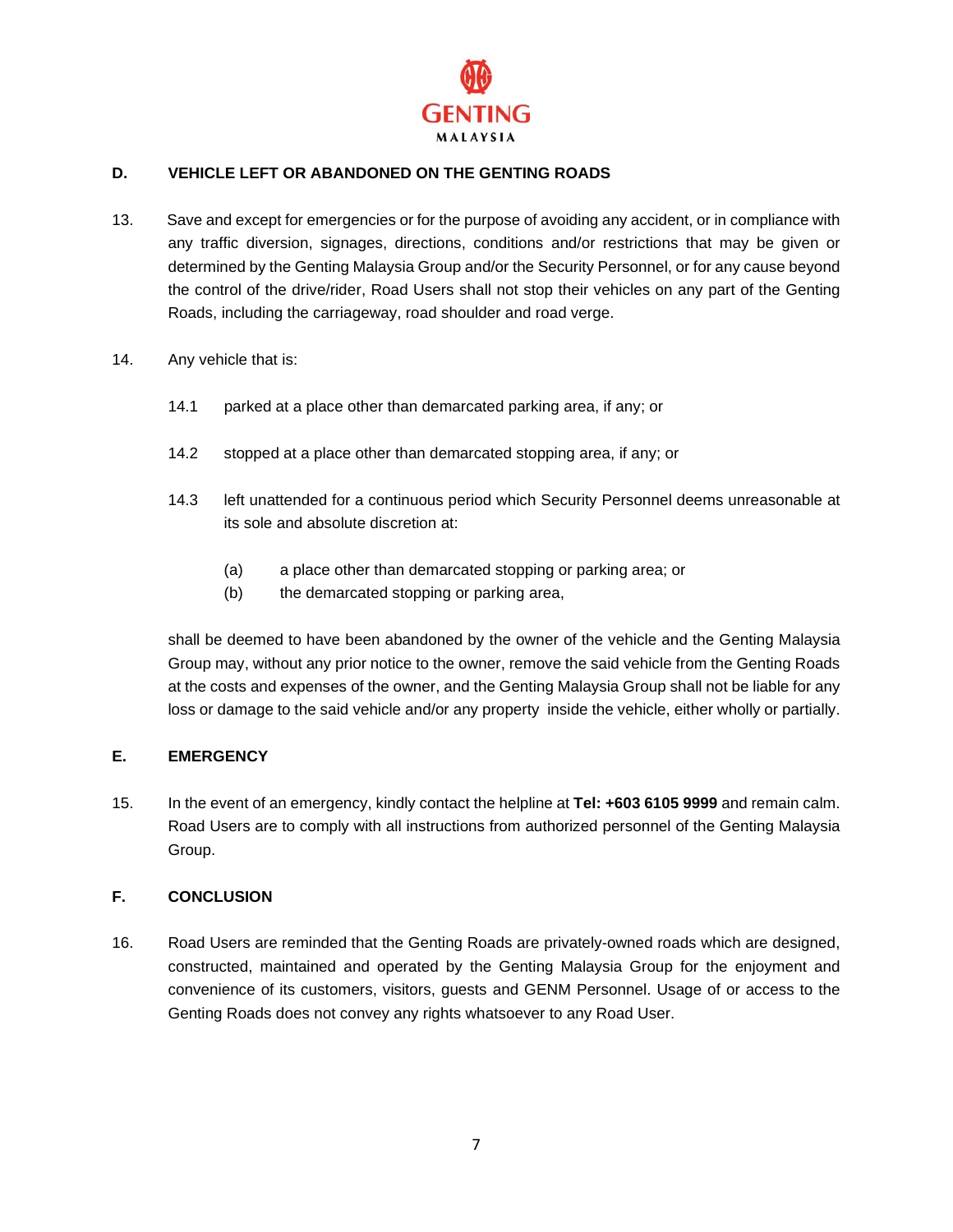

# **JALAN PERSENDIRIAN MENGHALA KE RESORTS WORLD GENTING**

# **Peraturan-Peraturan dan Tatatertib Penggunaan Jalan-Jalan Genting**

#### **A. UMUM**

#### **1. Jalan Persendirian**

Jalan-Jalan Genting terdiri daripada rangkaian jalan persendirian dan jambatan jalan (termasuk Jalan Utama Genting, Jalan Lingkaran Luar Genting, Pintasan Chin Swee dan kesemua jalan lain yang menghubungkan tempat-tempat tarikan Kumpulan Genting Malaysia) bermula dari Genting Sempah ke Goh Tong Jaya sehingga ke puncak Gunung Ulu Kali. Jalan Genting direka, dibina, diselenggara dan dioperasi oleh Kumpulan Syarikat Genting Malaysia ("**Kumpulan Genting Malaysia**") untuk memudahkan pergerakkan pelanggan, pelawat, tetamu dan Kakitangan GENM (seperti yang ditakrifkan di bawah) ke Resorts World Genting dan tempat-tempat tarikan Kumpulan Genting Malaysia.

#### **2. Penggunaan atau Akses**

Penggunaan, atau akses kepada, Jalan-Jalan Genting adalah bergantung kepada setiap satu perjalanan ke perjalanan yang tertakluk kepada Peraturan-Peraturan dan Tatatertib ini. Peraturan-Peraturan dan Tatatertib ini adalah tertakluk kepada pengubahan atau pindaan atas budibicara mutlak Kumpulan Genting Malaysia.

#### **3. Saringan dan Pemeriksaan**

Kesemua pengguna Jalan-Jalan Genting termasuk pemandu, penunggang atau penumpang ("**Pengguna Jalan**") adalah tertakluk kepada saringan dan pemeriksaan di mana-mana tempat di sepanjang Jalan-Jalan Genting (termasuk tetapi tidak terhad kepada tempat pemeriksaan yang ditetapkan) yang ditentukan atas budibicara mutlak Kumpulan Genting Malaysia di mana:

- 3.1 anggota keselamatan Kumpulan Genting Malaysia ("**Anggota Keselamatan**") telah diberikuasa untuk menjalankan saringan dan pemeriksaan berkenaan di mana ianya mungkin akan dijalankan secara berulangan di tempat pemeriksaan yang berlainan;
- 3.2 Pengguna Jalan perlu bekerjasama dan membekalkan sebarang maklumat yang mungkin dikehendaki secara munasabah oleh Anggota Keselamatan, termasuk tanpa batasan dokumen yang berkaitan dengan penghantaran barangan atau produk dan/atau maklumat yang berkaitan dengan keadaan kesihatan Pengguna Jalan seperti sijil vaksinasi COVID-19 dan saringan kesihatan; dan
- 3.3 Anggota Keselamatan diberikuasa untuk menafi atau tidak membenarkan mana-mana Pengguna Jalan daripada menggunakan Jalan-Jalan Genting dan mengusir atau menolak mana-mana Pengguna Jalan dari Jalan-Jalan Genting, tanpa memberi sebarang sebab.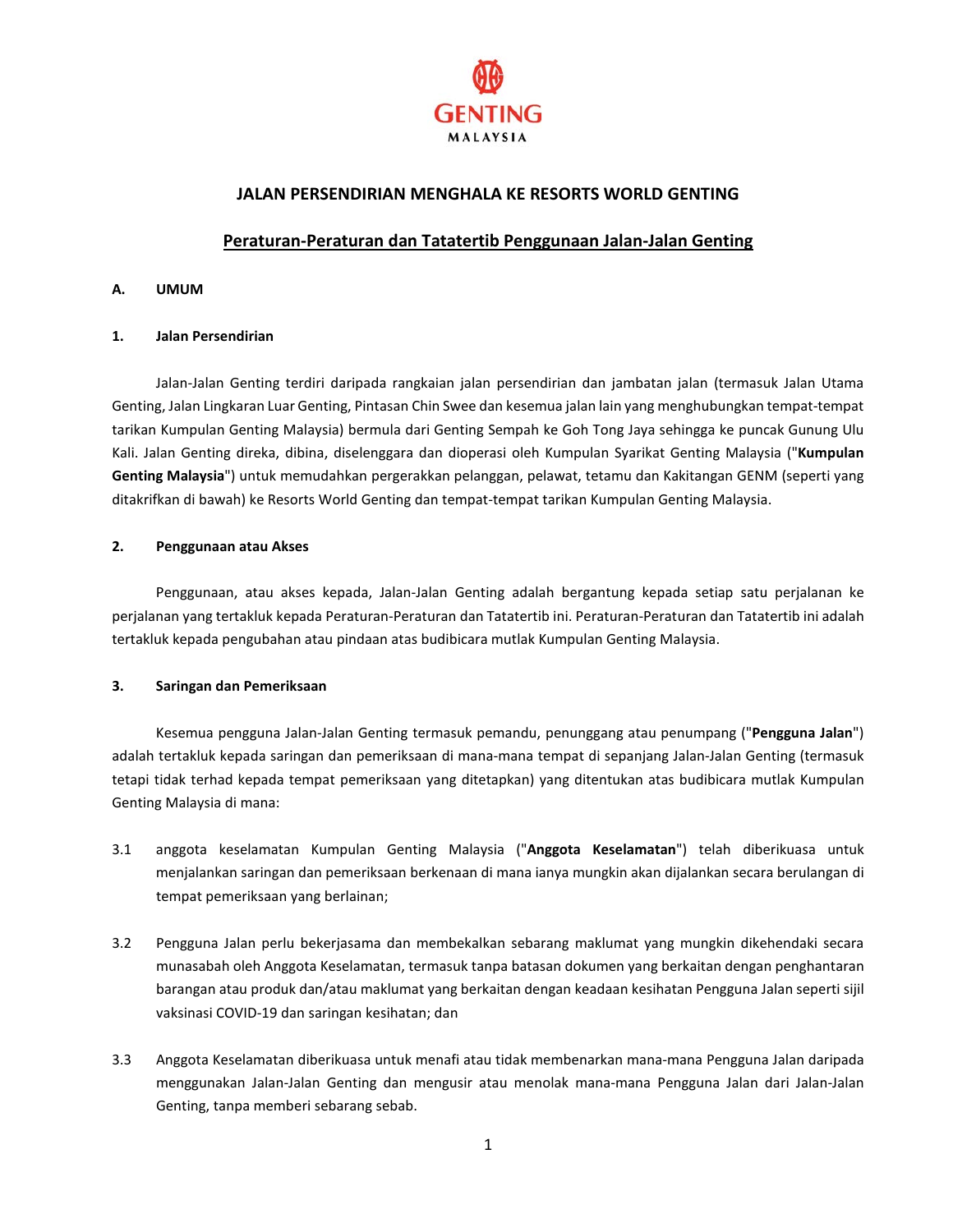

#### **4. Tanggungjawab Pengguna Jalan**

Pengguna Jalan hendaklah pada sepanjang masa memerhati, mematuhi dan mengikut dengan—

- 4.1 Akta Pengangkutan Jalan, 1987 ("**RTA**") dan kesemua peraturan dan undang-undang lain yang berkaitan dengan lalu lintas jalan raya di Malaysia; termasuk tanpa batasan, had laju yang ditetapkan di sepanjang Jalan-Jalan Genting di mana pada bila-bila masa yang berkenaan, agensi penguatkuasaan yang berkenaan diberikuasa untuk mengambil tindakan terhadap Pengguna Jalan yang telah melanggar RTA atau mana-mana peraturan dan undang-undang lalu lintas yang berkaitan di sepanjang Jalan-Jalan Genting;
- 4.2 kesemua peraturan dan tatatertib berkaitan dengan penggunaan Jalan-Jalan Genting, termasuk Peraturan-Peraturan dan Tatatertib ini pada setiap masa;
- 4.3 sebarang pelencongan lalu lintas, papan tanda, arahan, syarat dan/atau sekatan yang mungkin diberikan atau ditentukan oleh Kumpulan Genting Malaysia dan/atau Anggota Keselamatan untuk tujuan:
	- (a) kerja-kerja pembaikan, penyelenggaraan dan/atau pembinaan;
	- (b) kecemasan atau keselamatan;
	- (c) kawalan keadaan lalu lintas;
	- (d) saringan dan pemeriksaan seperti yang dinyatakan di atas; atau
	- (e) apa-apa tujuan lain yang mana Kumpulan Genting Malaysia dan/atau Anggota Keselamatan berpendapat sesuai dalam budibicara mutlak mereka.
- 4.4 Walau apa pun tindakan yang diambil oleh mana-mana agensi penguatkuasaan, Kumpulan Genting Malaysia merizabkan kesemua hak untuk mengambil tindakan undang-undang (termasuk pendakwaan swasta) terhadap sesiapa sahaja yang melanggar Peraturan-Peraturan dan Tatatertib ini atau menyalahgunakan Jalan-Jalan Genting.

#### **5. Penafian Liabiliti**

- 5.1 Pengguna Jalan perlu bertanggungjawab secara sepenuhnya terhadap keselamatan dan harta benda mereka sendiri semasa menggunakan atau mengakses Jalan-Jalan Genting.
- 5.2 PENGGUNA JALAN AKAN MENGGUNAKAN ATAU AKSES KEPADA JALAN-JALAN GENTING ATAS RISIKO MEREKA SENDIRI. KUMPULAN GENTING MALAYSIA DAN PENGARAH, PEGAWAI, PEKERJA, EJEN, KONTRAKTOR DAN / ATAU KAKITANGAN ("**KAKITANGAN GENM**") TIDAK AKAN BERTANGGUNGJAWAB PADA BILA-BILA MASA ATAS MANA-MANA TUNTUTAN, PERMINTAAN, KEROSAKAN, LIABILITI, KERUGIAN, PAMPASAN, TINDAKAN, KOS DAN/ATAU PERBELANJAAN YANG MUNGKIN DIALAMI OLEH PENGGUNA JALAN (SAMA ADA SECARA LANGSUNG ATAU TIDAK) AKIBAT DARI ATAU BERHUBUNG DENGAN PENGGUNAAN, ATAU AKSES KE, JALAN-JALAN GENTING ATAU KEENGGANAN ANGGOTA KESELAMATAN UNTUK MEMBENARKAN PENGGUNAAN ATAU AKSES KE JALAN-JALAN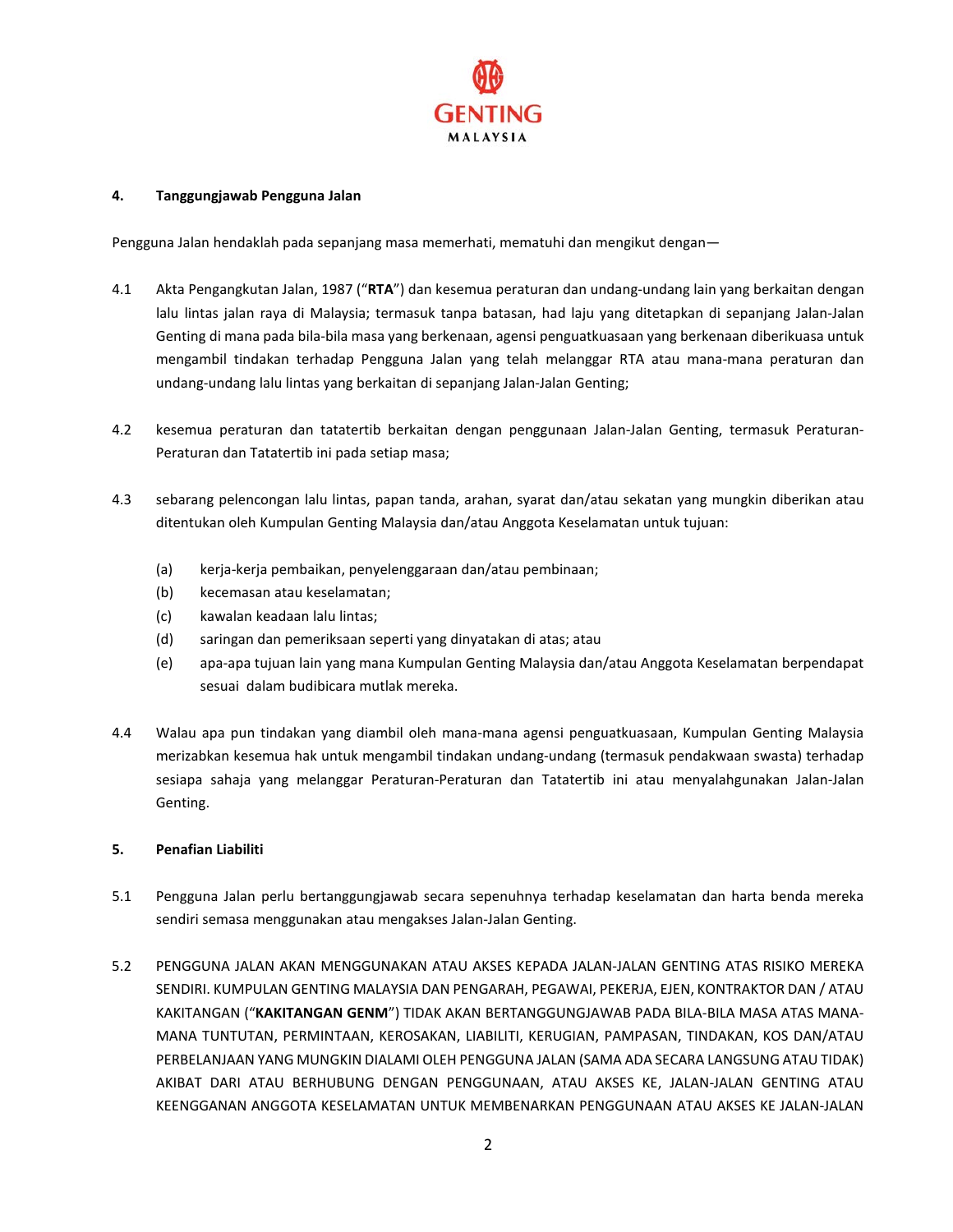

GENTING; TERMASUK TETAPI TIDAK TERHAD KEPADA KEROSAKAN/KEHILANGAN HARTA, KECEDERAAN DIRI DAN/ATAU KEMATIAN YANG SAMA ADA DISEBABKAN/ BERPUNCA DARI BENCANA ALAM (SEPERTI TANAH RUNTUH, BANJIR KILAT ATAU KEJATUHAN BATU-BATA/BATU TONGKOL), KEADAAN/REKA BENTUK JALAN-JALAN GENTING; MELAINKAN DALAM KEADAAN DI MANA KEROSAKAN / KERUGIAN, KECEDERAAN DAN/ATAU KEMATIAN BERKENAAN TERBUKTI BERPUNCA SECARA LANGSUNG OLEH KECUAIAN SEPENUHNYA ATAU SALAH LAKU YANG DISENGAJAKAN PADA PIHAK KUMPULAN GENTING MALAYSIA.

#### **6. Indemniti**

Pengguna Jalan perlu mengganti rugi dan memastikan Kumpulan Genting Malaysia dan Kakitangan GENM diganti rugi dan dilindungi sepenuhnya daripada sebarang dan kesemua kerugian (termasuk kerosakan/kehilangan harta benda, kecederaan diri, kematian dan/atau kerugian turutan), kerosakan, saman, tuntutan, permintaan atau perbelanjaan dalam apa sahaja jenis atau sifat (termasuk kos dan perbelanjaan guaman munasabah yang ditanggungi untuk membela tuntutan tersebut atas dasar peguam dan pelanggan) yang mungkin dialami oleh dan/atau dibawa terhadap Kumpulan Genting Malaysia dan/atau Kakitangan GENM (sama ada secara langsung atau tidak langsung) yang terhasil dari atau berkaitan dengan penggunaan Jalan-Jalan Genting, pelanggaran semua atau mana-mana Peraturan-Peraturan dan Tatatertib di sini, pelanggaran tugas (berkanun atau sebaliknya), kecuaian atau salah laku Pengguna Jalan (mengikut mana yang berkenaan), termasuk tetapi tidak terhad kepada yang berikut:

- 6.1 sebarang tuntutan untuk kecederaan diri (termasuk kematian) dan/atau kehilangan atau kerosakan kenderaan atau harta benda;
- 6.2 pemulihan atau pembaikan semula kehilangan atau kerosakan harta benda; termasuk tanpa batasan kerosakan kepada Jalan-Jalan Genting dan/atau sebarang aset yang diletakkan atau dipasang di atas atau di sepanjang Jalan-Jalan Genting seperti perabot jalan, papan tanda, pembahagi, bonggol kelajuan, tumbuhan, tiang lampu dll. dan kos tenaga kerja dan sumber lain yang diperlukan dalam pengawalan lalu lintas dll; dan
- 6.3 pencemaran dan/atau kontaminasi yang berpunca dari pemunggahan, pelepasan, tumpahan, kebocoran atau pembuangan bahan bakar, pelincir, minyak motor, paip dop, cat, pelarut, pemberat, air bilga dan sampah, puingpuing atau bahan lain yang berada dalam jagaan, seliaan atau kawalan mana-mana Pengguna Jalan.

#### **7. Pemeliharaan Hak**

KESEMUA HAK KUMPULAN GENTING MALAYSIA SEBAGAI PEMILIK JALAN-JALAN GENTING ADALAH TERPELIHARA SEPENUHNYA. KUMPULAN GENTING MALAYSIA MEMPUNYAI HAK DAN BUDIBICARA MUTLAK UNTUK MENUTUP, ATAU MENOLAK AKSES KE ATAU PENGGUNAAN JALAN-JALAN GENTING PADA BILA-BILA MASA YANG DIFIKIRKAN SESUAI TANPA MEMBERI SEBARANG PEMBERITAHUAN AWAL DAN/ATAU SEBAB.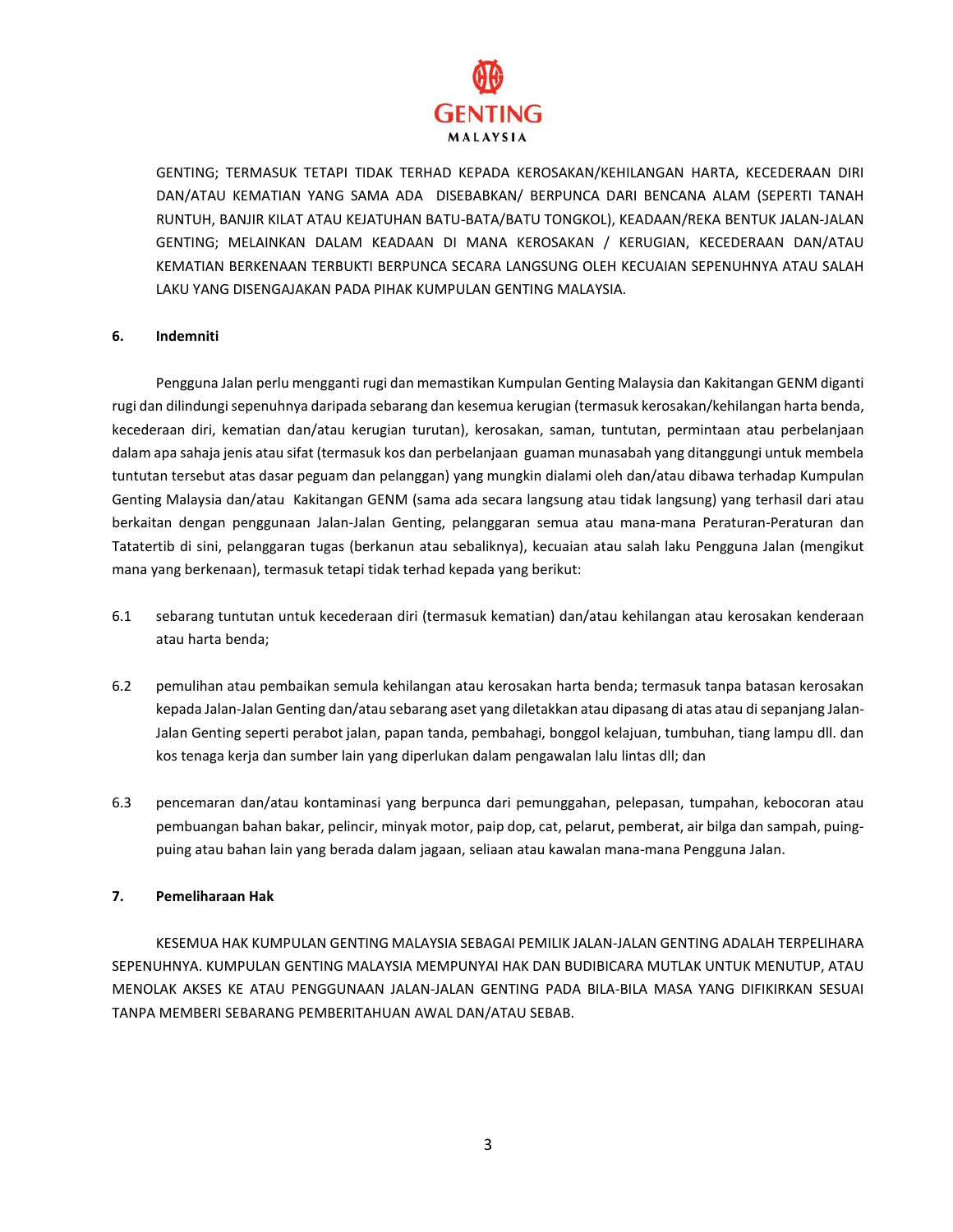

#### **B. TINDAKAN YANG DILARANG**

8. Tanpa prejudis terhadap perkara-perkara yang dinyatakan di atas secara am, RTA dan semua peraturan dan undang-undang lain yang berkaitan dengan lalu lintas jalan raya di Malaysia, dan sebarang pelencongan lalu lintas, papan tanda, petunjuk arah, syarat-syarat dan/atau sekatan yang mungkin diberikan atau ditentukan oleh Kumpulan Genting Malaysia dan/atau Anggota Keselamatan:

- 8.1 Pengguna Jalan yang memandu atau menumpang dalam kenderaan di Jalan-Jalan Genting tidak boleh membenarkan mana-mana bahagian badan atau anggota badannya:
	- (a) berada di atas atau bersentuhan dengan mana-mana bahagian luaran kenderaan;
	- (b) untuk memanjangkan atau menonjol di luar atau melalui mana-mana bahagian pintu, tingkap atau bukaan kenderaan ; atau
	- (c) untuk memanjangkan atau menonjol di luar atau berpaut di mana-mana sisi atau bahagian depan, belakang atau bahagian luaran kenderaan yang lain;
- 8.2 Pengguna Jalan semasa menunggang atau mengembara sebagai pembonceng motosikal di Jalan Genting hendaklah duduk dengan betul di atas motosikal;
- 8.3 Melainkan kebenaran bertulis terdahulu telah diperolehi daripada Kumpulan Genting Malaysia, berbasikal, berjalan atau jogging (samada secara individu atau berkumpulan) adalah secara tegasnya tidak dibenarkan di sepanjang Jalan Utama Genting.

9. Kecuali atas sebab kecemasan atau untuk tujuan mengelakkan sebarang kemalangan, tidak ada mana-mana individu (termasuk Pengguna Jalan) dibenarkan berhenti, memarkir atau meninggalkan kenderaannya di mana-mana bahagian Jalan-Jalan Genting, termasuk di jalan raya, bahu jalan dan tepi jalan pada bila-bila masa untuk apa-apa tujuan pun, termasuk tetapi tidak terhad kepada perkara berikut:

9.1 mengambil gambar, berkelah atau barbeku;

9.2 penjualan barang / produk (dengan atau tanpa gerai); atau

9.3 penggunaan dron.

10. Tiada papan tanda, papan iklan, sepanduk, banting atau bendera dalam sebarang bentuk atau bahan ("**Papan Tanda**") boleh didirikan, dipasang, diletakkan, ditempatkan atau dibina di mana-mana bahagian Jalan-Jalan Genting tanpa kebenaran bertulis daripada Kumpulan Genting Malaysia di mana:

10.1 Kumpulan Genting Malaysia berhak untuk menanggalkan sebarang Papan Tanda dari Jalan-Jalan Genting atas kos dan perbelanjaan yang ditanggung oleh individu yang bertanggungjawab dalam mendirikan, memasang,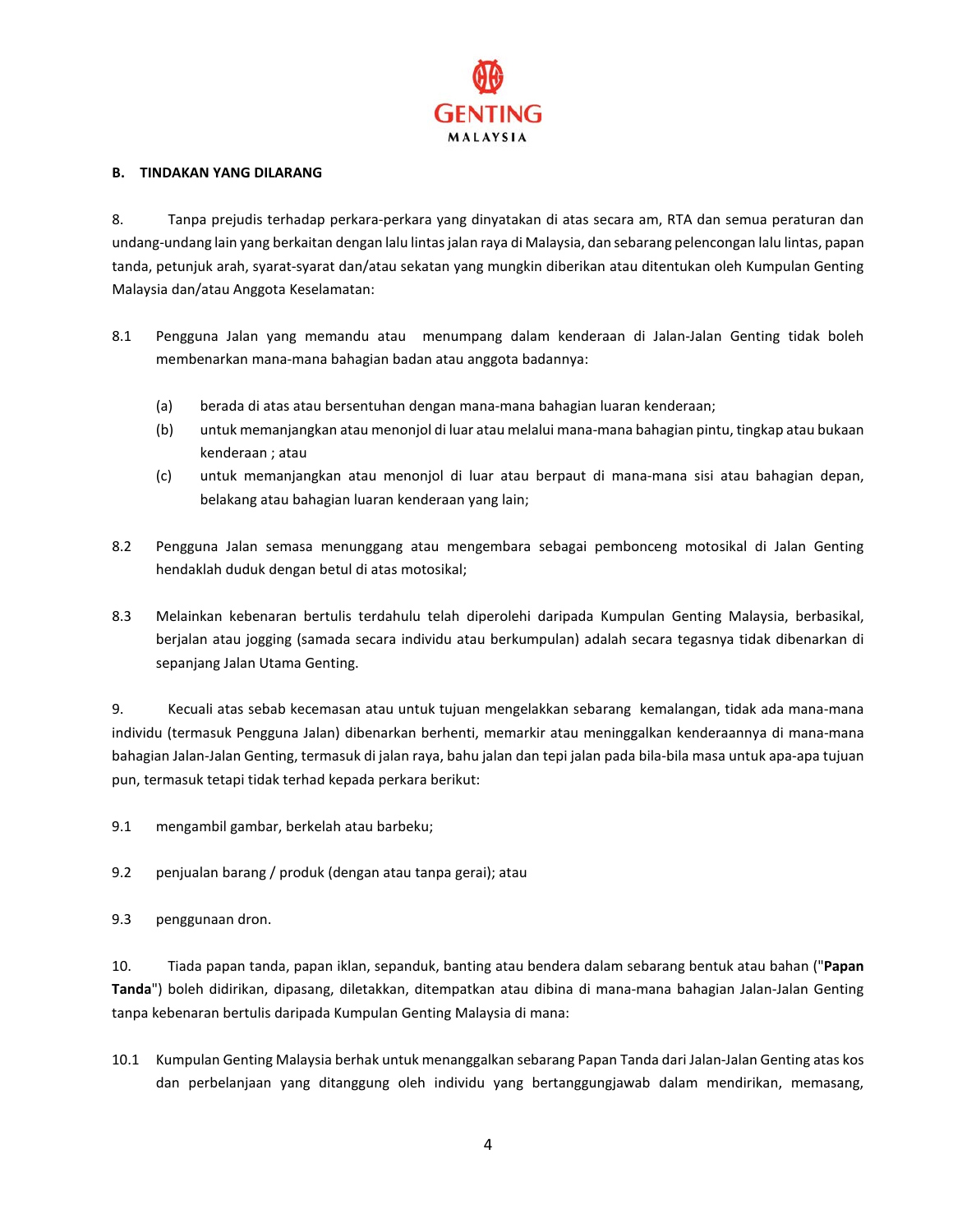

meletakkan, menempatkan atau membinakan Papan Tanda berkenaan ("**Pemilik Papan Tanda**") di mana-mana bahagian Jalan-Jalan Genting; dan

10.2 Kumpulan Genting Malaysia tidak akan pada bila-bila masa bertanggungjawab atas kerosakan atau kehilangan Papan Tanda atau sebarang kemalangan, kerosakan atau kerugian yang disebabkan oleh Papan Tanda berkenaan. Pemilik Papan Tanda perlu mengganti rugi dan memastikan Kumpulan Genting Malaysia dan Kakitangan GENM diganti rugi dan menerima perlindungan sepenuhnya daripada sebarang dan kesemua kerugian (termasuk kerosakan/kehilangan harta benda, kecederaan diri, kematian dan/atau kerugian turutan), kerosakan, saman, tuntutan, permintaan atau perbelanjaan dalam apa sahaja jenis atau sifat (termasuk kos dan perbelanjaan guaman munasabah yang ditanggungi untuk membela tuntutan tersebut atas dasar peguam dan pelanggan) yang mungkin dialami oleh dan/atau dibawa terhadap Kumpulan Genting Malaysia dan/atau Kakitangan GENM (sama ada secara langsung atau tidak langsung) yang terhasil daripada atau berkaitan dengan Papan Tanda berkenaan.

11. Melainkan kebenaran bertulis terdahulu diperolehi daripada Kumpulan Genting Malaysia, Pengguna Jalan tidak boleh pada bila-bila masa merancang atau mengambil bahagian dalam mana-mana aktiviti santai jalanan, perlumbaan atau sukan di mana-mana bahagian di sepanjang Jalan-Jalan Genting atau menggunakan mana-mana bahagian Jalan-Jalan Genting untuk aktiviti santai jalanan, perlumbaan atau sukan. Ungkapan "sebarang aktiviti santai jalanan, perlumbaan atau sukan" merangkumi –

- 11.1 "aktiviti santai jalanan": kumpulan pemandu atau penunggang atau penumpang seramai dua (2) atau lebih kenderaan bermotor (termasuk motosikal) di mana-mana bahagian di sepanjang Jalan-Jalan Genting, di mana mana-mana orang, sama ada pemandu atau penunggang atau penumpang, melakukan mana-mana aktiviti berikut:
	- (a) memandu atau menunggang dengan kelajuan yang berlebihan, atau merbahaya;
	- (b) memandu atau menunggang secara konvoi;
	- (c) berlumba dengan kenderaan bermotor lain;
	- (d) melakukan aksi lagak ngeri dalam atau di atas kenderaan bermotor;
	- (e) memandu terlalu dekat dengan kenderaan lain, baran jalanan atau tingkah laku memandu yang agresif;
	- (f) membunyikan hon atau memainkan sistem audio dengan kuat;
	- (g) membuang sampah;
	- (h) kencing di tempat awam;
	- (i) menjerit atau memaki-hamun, atau menyalahgunakan, mengancam atau menakut-nakutkan orang lain;
	- (j) menghalang pengguna jalan raya yang lain;
	- (k) apa-apa tingkah laku anti-sosial yang lain,

atau menyebabkan mana-mana perkara berikut:

- (l) bunyi yang berlebihan;
- (m) membahayakan pengguna jalan raya yang lain;
- (n) merosakkan atau risiko kerosakan harta benda;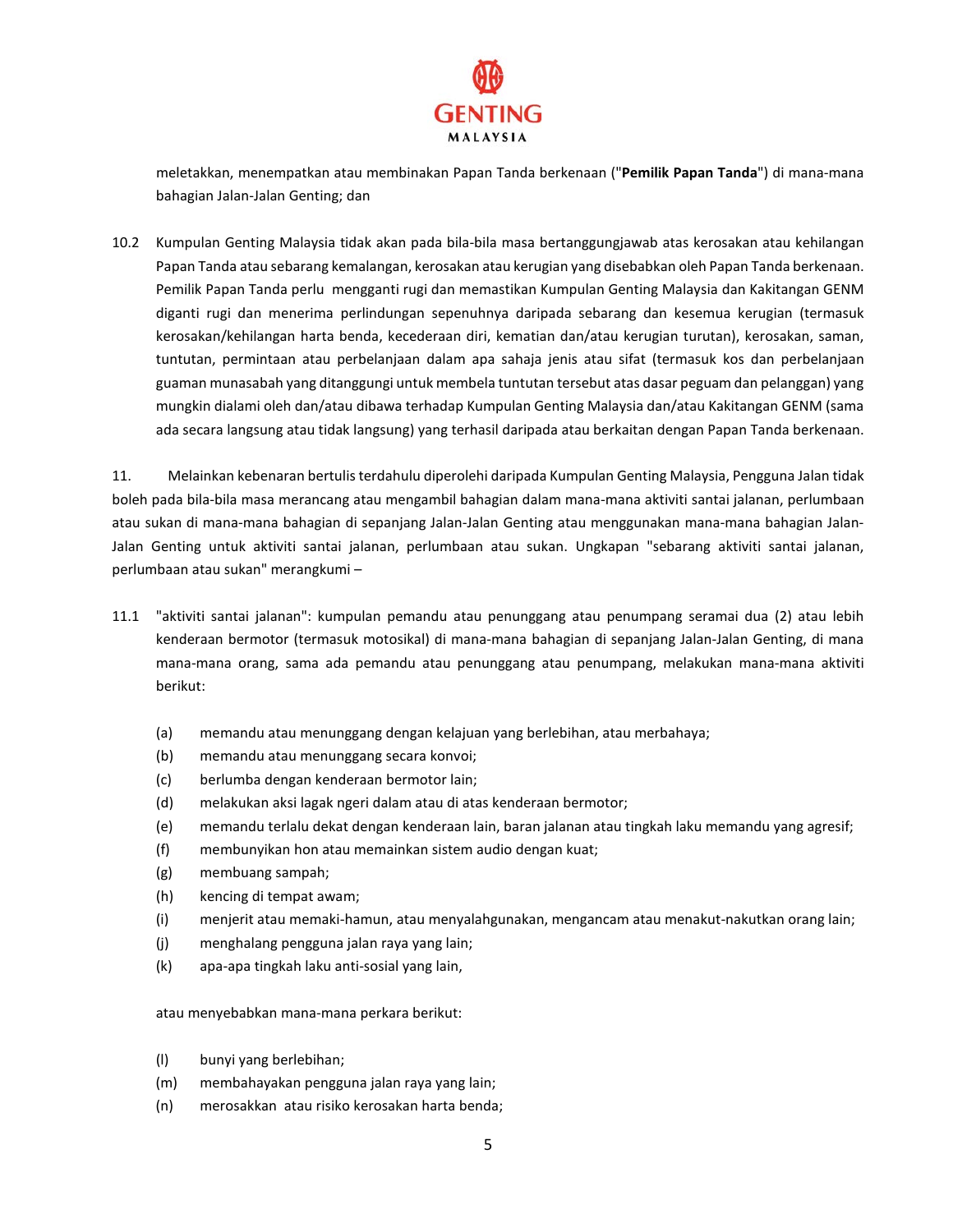

- (o) mengotorkan; atau
- (p) apa-apa gangguan kepada orang lain yang tidak mengambil bahagian dalam santai jalanan.
- 11.2 "perlumbaan atau sukan": sebarang acara perlumbaan, perlumbaan ketahanan, percubaan laju, percubaan kebolehpercayaan, pertandingan mendaki bukit atau perjumpaan/ perhimpunan sukan;
- 11.3 sebarang aktiviti-aktiviti lain
	- (a) yang boleh membahayakan Pengguna Jalan;
	- (b) yang boleh menghambat, menghalang atau mengganggu aliran lalu lintas; atau
	- (c) yang dinyatakan dalam perenggan 11.1 (a) hingga (p) di atas.

# **C. KENDERAAN BARANGAN BERAT (HGVs)**

12. HGVs yang telah diberi kebenaran untuk menggunakan atau mengakses Jalan-Jalan Genting adalah tertakluk kepada peraturan-peraturan tambahan sepertimana dinyatakan di bawah:

- 12.1 HGVs yang beratnya melebihi lapan (8) tan (dengan muatan) tidak akan diberikan akses ke Jalan-Jalan Genting di antara jam 6.00 petang dan 7.00 pagi pada setiap hari.
- 12.2 HGVs tidak akan diberikan akses ke Jalan-Jalan Genting pada bila-bila masa pada hari Jumaat, Sabtu dan Ahad.
- 12.3 HGVs tidak akan diberikan akses ke Jalan-Jalan Genting pada bila-bila masa pada kesemua Cuti Umum Nasional dan Cuti Umum Negeri bagi Negeri Selangor, Pahang dan Wilayah Persekutuan Kuala Lumpur dan Putrajaya.
- 12.4 Lori treler dan HGVs dikehendaki memohon permit untuk menggunakan Jalan-Jalan Genting dari Jabatan Keselamatan Kumpulan Genting Malaysia sekurang-kurangnya tujuh (7) hari bekerja lebih awal. Demi keselamatan jalan raya, semua kenderaan tersebut mesti diiringi oleh kenderaan pengiring semasa menggunakan Jalan-Jalan Genting.
- 12.5 Untuk kenderaan selain treler dan HGV, kontraktor / pekerja dikehendaki mengemukakan butiran-butiran yang mungkin diperlukan oleh Jabatan Keselamatan Kumpulan Genting Malaysia sekurang-kurangnya dua (2) hari bekerja lebih awal (contohnya maklumat kenderaan, maklumat pemandu, barang dan bahan yang dibawa).
- 12.6 Semua kenderaan yang memasuki Jalan-Jalan Genting mesti mematuhi semua syarat yang telah ditetapkan/ditentukan oleh Jabatan Pengangkutan Jalan.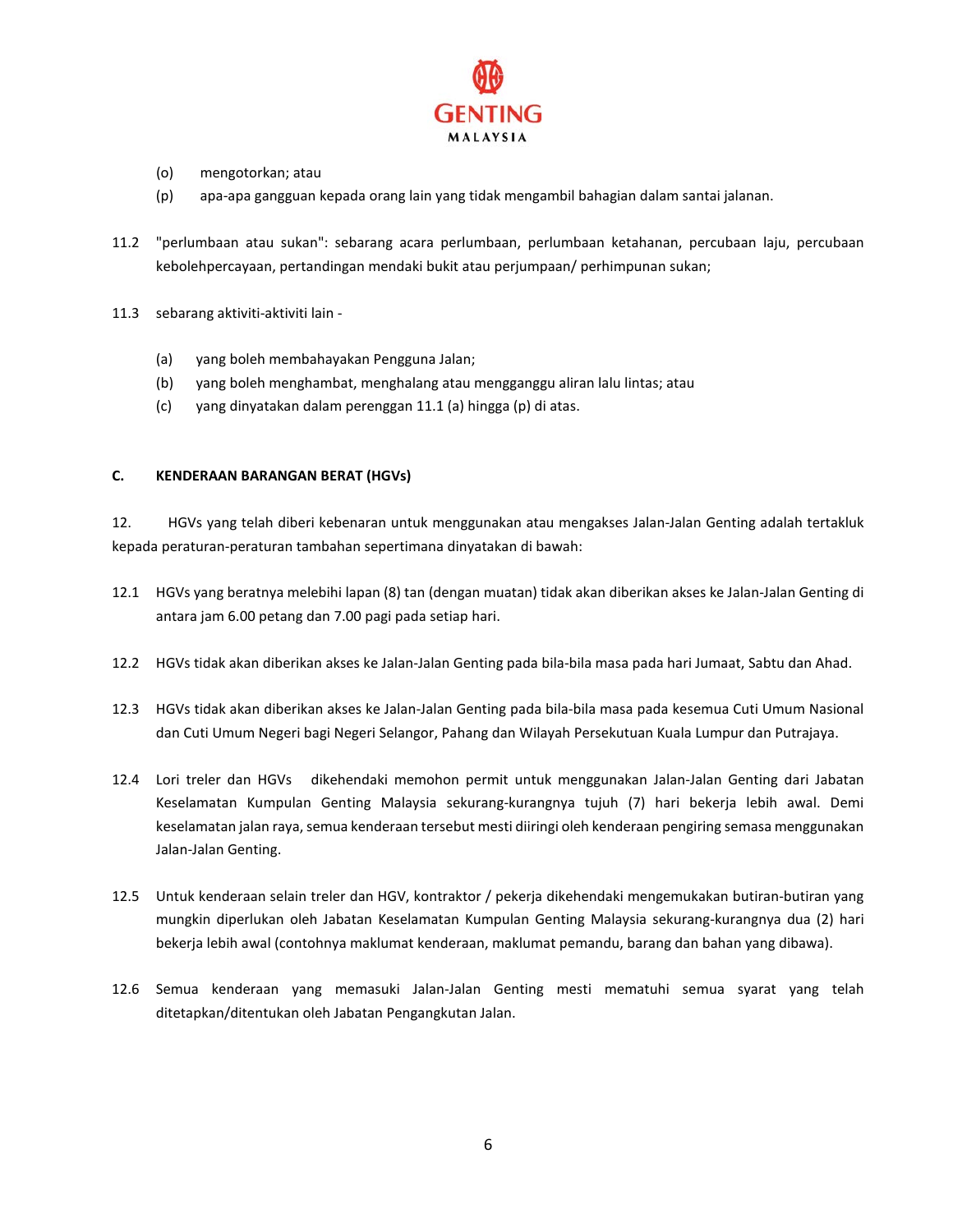

#### **D. KENDERAAN DITINGGALKAN ATAU TERSADAI DI JALAN-JALAN GENTING**

13. Kecuali dalam keadaan kecemasan atau untuk tujuan bagi mengelakkan sebarang kemalangan, atau untuk mematuhi sebarang pelencongan lalu lintas, papan tanda, petunjuk, syarat dan/atau sekatan yang mungkin diberikan atau ditentukan oleh Kumpulan Genting Malaysia dan / atau Pegawai Keselamatan , atau untuk sebarang sebab di luar kawalan pemandu / penunggang, Pengguna Jalan tidak boleh menghentikan kenderaan mereka di mana-mana bahagian di Jalan-Jalan Genting, termasuk jalan raya, bahu jalan dan pinggir jalan.

- 14. Mana-mana kenderaan yang:
- 14.1 diparkir di tempat selain kawasan letak kenderaan yang ditetapkan, sekiranya ada; atau
- 14.2 berhenti di suatu tempat selain kawasan berhenti yang ditetapkan, sekiranya ada; atau
- 14.3 dibiarkan tanpa pengawasan di tempat-tempat tersenarai di bawah untuk jangka masa yang berterusan di mana mengikut budibicara mutlak Anggota Keselamatan, adalah dianggap sebagai tidak munasabah pada:
	- (a) tempat selain kawasan perhentian atau tempat letak kenderaan yang ditetapkan; atau
	- (b) kawasan berhenti atau tempat letak kenderaan yang ditetapkan,

akan dianggap telah ditinggalkan oleh pemilik kenderaan tersebut dan Kumpulan Genting Malaysia, boleh tanpa sebarang notis terdahulu kepada pemiliknya, mengalihkan kenderaan tersebut dari Jalan-Jalan Genting atas kos dan perbelanjaan pemiliknya dan Kumpulan Genting Malaysia tidak akan bertanggungjawab atas kehilangan atau sebarang kerosakan kepada kenderaan tersebut dan/atau sebarang harta benda yang terkandung dalam kenderaan tersebut, samada secara keseluruhan atau sebahagian daripadanya.

#### **E. KECEMASAN**

15 Sekiranya berlaku kecemasan, sila hubungi talian bantuan di **Tel: +603 6105 9999** dan berkekal tenang. Pengguna Jalan harus mematuhi semua arahan daripada kakitangan yang diberikuasa oleh Kumpulan Genting Malaysia untuk berbuat demikian.

#### **F. KESIMPULAN**

16 Pengguna Jalan haruslah diingatkan bahawa Jalan-Jalan Genting adalah jalan milikan persendirian yang direka, dibina, diselanggara dan dioperasi oleh Kumpulan Genting Malaysia untuk kesenangan dan kemudahan pelanggan, pengunjung, tetamu dan Kakitangan GENM. Penggunaan atau akses ke Jalan-Jalan Genting tidak memberikan apa-apa hak kepada Pengguna Jalan.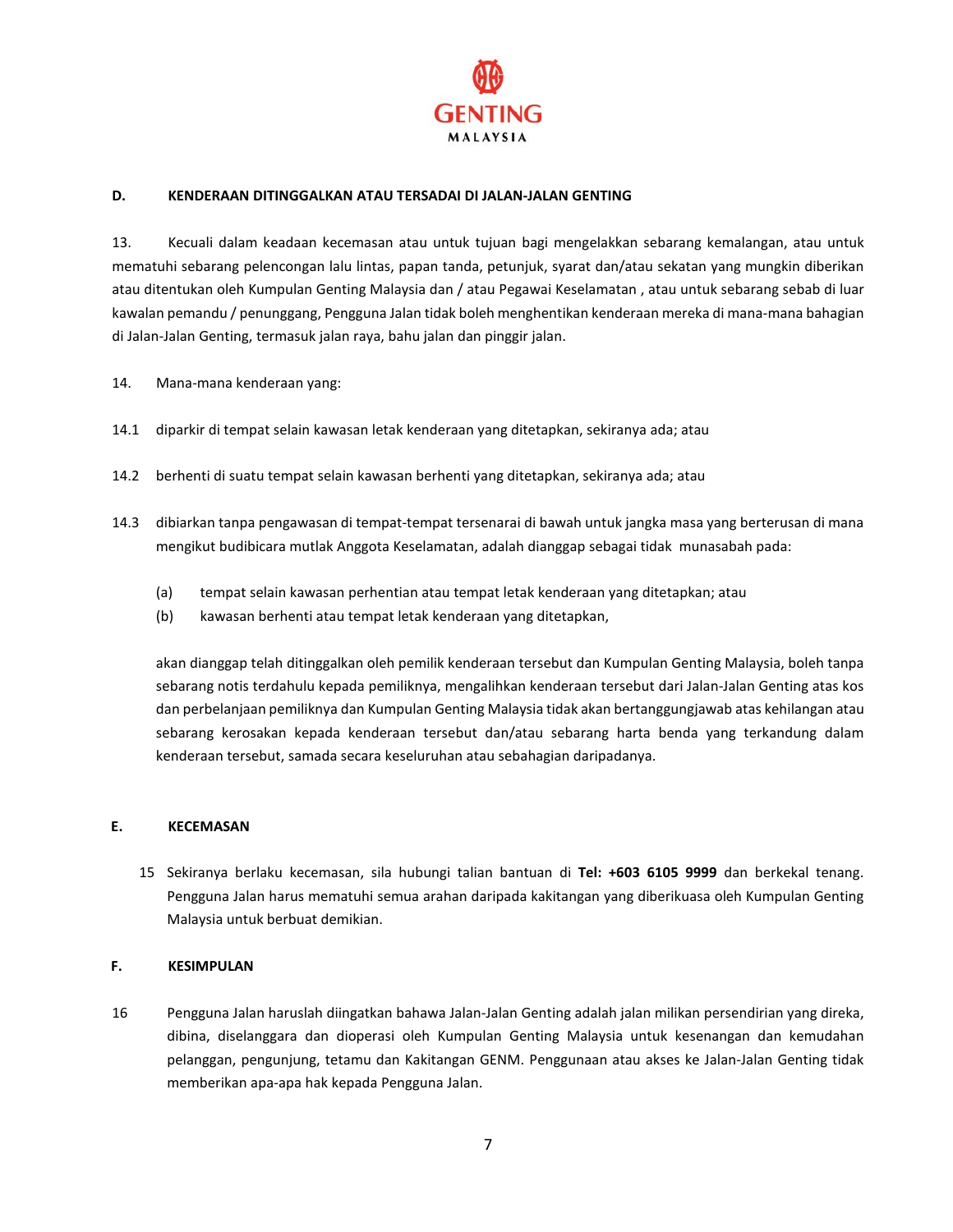

# 通往云顶世界的私人道路

# 云顶道路的使用规则与条规

# **A.** 概览

# **1.** 私人道路

云顶道路由一系列从Genting Sempah开始至梧桐再也,并一直到 Gunung Ulu Kali 山顶的私人道路和道路桥梁(包 括云顶主干道、云顶外环道、清水岩支路以及所有其他连接云顶马来西亚集团景点的道路)所组成。云顶道路是由 云顶马来西亚集团公司(以下简称"云顶马来西亚集团")设计、建造,维修和营运,以方便客户、游客、宾客及 GENM 人员(定义见下文)取道前往云顶世界及云顶马来西亚集团旗下景点。

## **2.** 道路使用或进入

使用或进入云顶道路是以每次旅程作为依据,并将受制於有关的规则和条款所约束。云顶马来西亚集团拥有唯一和 绝对的酌情权以决定更改或修订这些规则和条例。

#### **3.** 筛检和检测

云顶道路的所有使用者,包括司机、骑士或乘客("道路使用者")可能会在云顶马来西亚集团应用它的唯一和绝 对酌情权而决定於云顶道路沿线的任何地点(包括但不限于指定检查站)接受筛检及检测,即:

- 3.1 本集团的保安人员("保安人员")已被授权进行此类筛检及检测,并且将可能在不同的检查站重复进行;
- 3.2 道路使用者应给予合作并在保安人员的合理要求下,提供任何相关资料,包括但不限于与货物或产品交付有 关的文件及/或与有关道路使用者健康状况的资料,例如新冠肺炎疫苗接种证书和接受健康检查;和
- 3.3 保安人员有权拒绝或禁止任何道路使用者使用云顶道路,并在无需给予任何理由的请况下,将任何道路使用 者驱逐或要求其离开云顶道路。

# **4.** 道路使用者的义务

道路使用者须始终遵从及遵守 —

- 4.1 1987年道路交通法令("RTA")以及所有其他与马来西亚道路交通相关的规则和法规;包括但不限于云顶 道路沿线的速限,并在适当的情况下,相关执法机构有权对违反 RTA 或云顶道路沿线任何相关交通规则和 法规的道路使用者采取行动;
- 4.2 所有有效的云顶道路使用规则和规定,包括这里所含规则和规定;
- 4.3 云顶马来西亚集团和/或保安人员因以下任何原因而决定或给予 的任何交通改道、标志、方向、条件和/或限 制: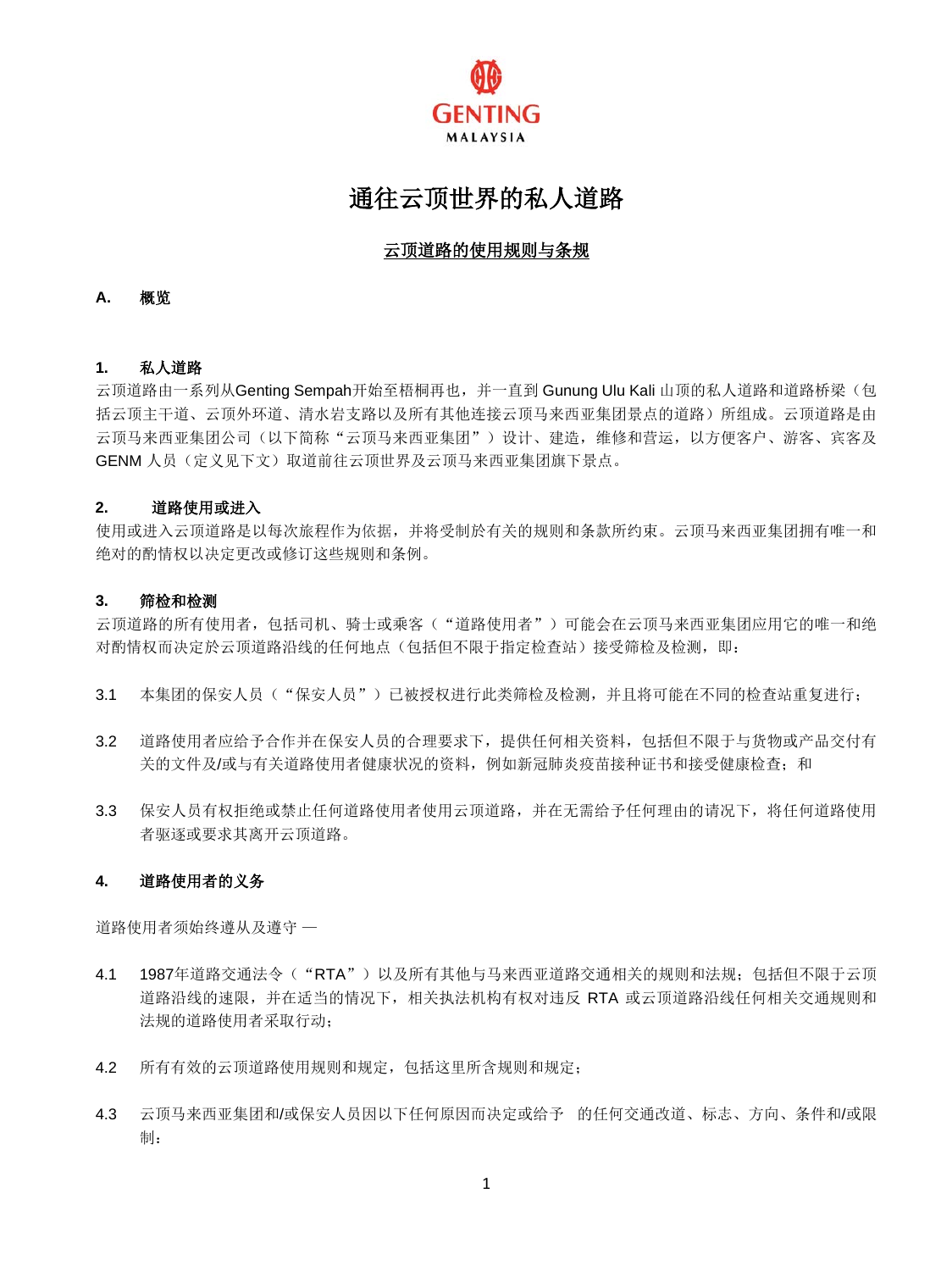

- (a) 维修、保养和/或建筑工程;
- (b) 紧急或安全原因;
- (c) 交通量控制;
- (d) 如前所述的筛选和检查;或者
- (e) 云顶马来西亚集团和/或保安人员全权酌情决定认为合适的其他目的。
- 4.4 不论任何执法机构所采取的任何行动,云顶马来西亚集团保留它对任何违反这些规则和条例或滥用云顶道路 的人采取任何r法律行动(包括私法检诉)的所有权利。

#### **5.** 免责声明

- 5.1 道路使用者在使用或进入云顶道路时必须对自己的安全和财产承担全部责任。
- 5.2 道路使用者必须自行承担使用或进入云顶道路的风险。云顶马来西亚集团及其董事、官员、雇员、代理人、 承包商和/或工人(统称"GENM 人员")在任何时候均不或无需对任何因使用或进入云顶道路或因保安人 员拒绝其使用或进入云顶道路而产生或与之相关并可能遭受的索赔、要求、损害、责任、损失、赔偿、诉讼、 和**/**或费用(无论是直接或间接)负上任何责任**;**包括但不限于无论是否因天灾(例如山体坍塌、山洪暴发或 坠落的石头**/**巨石)、云顶道路状况**/**设计而引起**/**促成的财产损坏**/**损失、人身伤害和**/**或死亡,;除非有关损 坏**/**损失、伤害和**/**或死亡被证实直接源由云顶马来西亚集团的严重疏忽或故意不当行为所造成的。

#### **6.** 赔偿

道路使用者必须赔偿并保障云顶马来西亚集团和 GENM 人员因该道路使用者使用,违反所有或任何云顶道路规使 用则和条例,违反义务(法定或其他), 疏忽或不当行为(视情况而定)而可能承受或被提告所造成的,导致的或 与之有关的(直接或间接)任何和所有种类或性质的损失(包括财产损坏/损失、人身伤害、死亡和/或间接性损 失)、损害、传票、索赔、要求或费用(包括以合理的律师和客户为基础的辩护法律费用和开支)的完全赔偿和无 害, 包括但不限于以下几点:

- 6.1 任何人身伤害(包括死亡)和/或车辆或财产损失或损坏的索赔;
- 6.2 财产损失或损坏的恢复或修复;包括但不限于对云顶道路和/或在云顶道路或沿云顶道路放置或安装的任何财 物的损坏,例如道路设施、标志、分隔器、减速带、植物、灯柱等,以及人力成本和任何其他所需资源控制 交通等;和
- 6.3 燃料、润滑油、机油、管道涂料、油漆、溶剂、压载物、舱底和垃圾、碎屑或任何其他由道路使用者照管、 保管或控制的物质所排放、逸出、溢出、泄漏或倾倒而造成的污染和/或毒染。

#### **7.** 权利保留

云顶马来西亚集团全权保留作为云顶道路拥有者的所有权利。云顶马来西亚集团拥有唯一和绝对酌情权而无需提前 通知和/或给予任何理由在其认为合适的任何时间关闭或拒绝进入或使用云顶道路的,。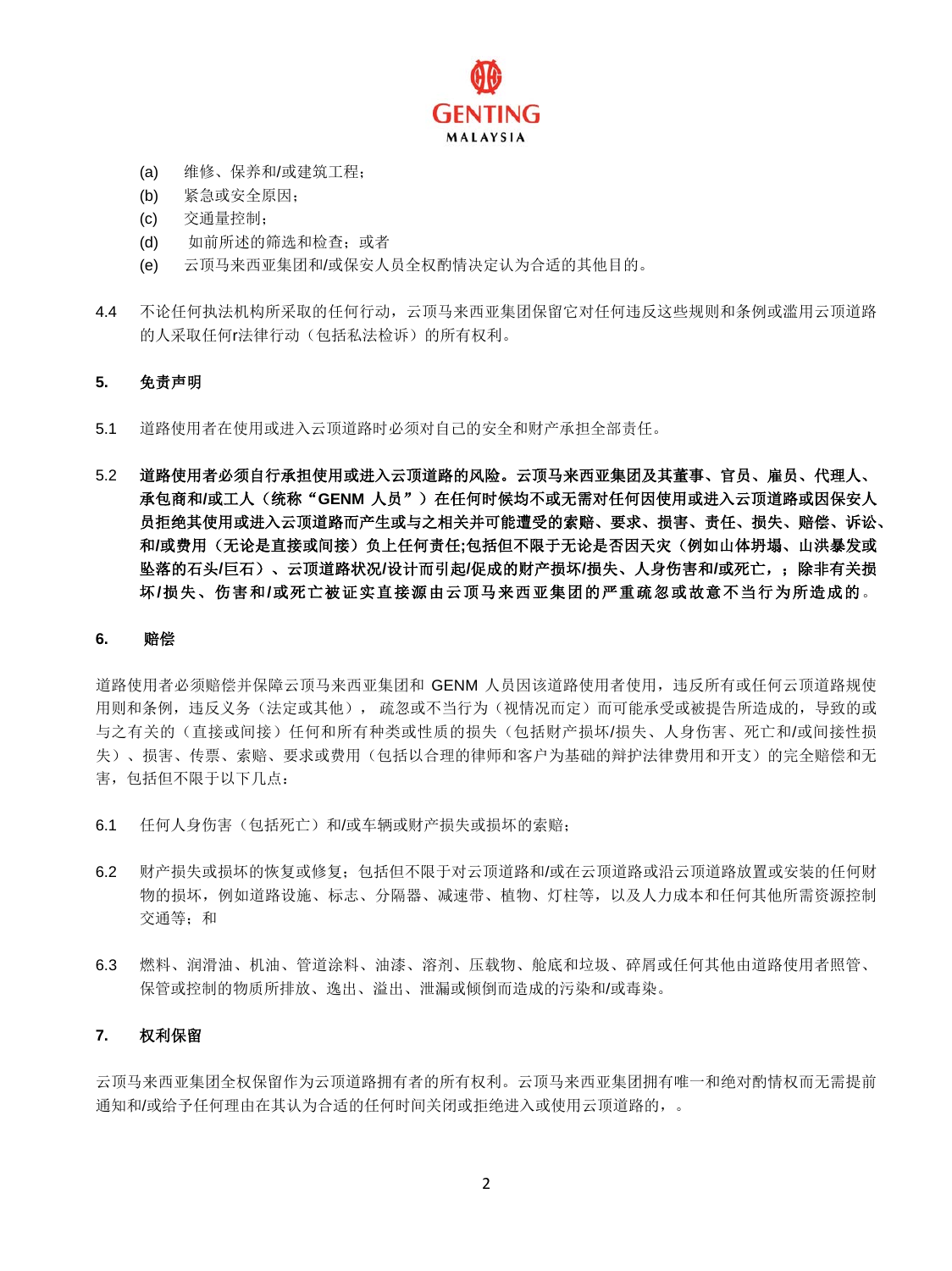

# **B.** 严格禁止的行为

8. 在不影响上述一般性的情况下,上述RTA 和所有有关马来西亚道路交通的其他规则和法规,以及云顶马来 西亚集团以及/或保安人员可能给出或决定的任何交通改道、标志、方向、条件和/或限制:

8.1 道路使用者在云顶道路上驾驶或任何车辆乘客乘坐车辆时,不得允许其身体或四肢的任何部分:

- (a) 位于或接触车辆的任何外部部件;
- (b) 延伸或突出超过或穿过车辆的任何外门、窗或其他开口;或
- (c) 延伸、突出或悬垂在车辆的任何一侧或前部、后部或任何其他外部;

8.2 道路使用者在云顶道路上骑摩托车或作为行驶时的乘客,应正确地跨坐在摩托车上;

8.3 除非云顶马来西亚集团给於书面允许,云顶主干路严禁骑脚踏车,走路或跑步(无论单独或团队式)。

9. 除紧急情况或为避免任何事故外,任何个人(包括道路使用者)不管在任何时间或任何的目的下,不得在云 顶道路的任何部分 (包括行车道、路肩和道路边缘)停车、停放或停留, ,包括但不限于以下目的:

- 9.1 拍照、野餐或烧烤;
- 9.2 销售任何商品/产品(有或没有摊位);或者
- 9.3 无人机的使用。

10. 未经云顶马来西亚集团事先书面同意,不得在云顶道路的任何部分架设、安装、放置、定位或建造任何材 料或性质的标志、广告牌、横幅、彩旗或旗帜(统称"标牌"):

- 10.1 云顶马来西亚集团保留从云顶道路的任何部分拆除任何标牌的权利,费用和支出将由负责在云顶道路架设、 安装、放置、定位或建造标牌的人("标牌持有者")承担;和
- 10.2 云顶马来西亚集团在任何时候均不或无需对标牌的任何损坏或丢失或由於标牌所引起的任何事故、损坏或损 失负责。标牌持有者必须赔偿并保障云顶马来西亚集团和 GENM 人员因有关标牌而可能承受或被提告所造 成的,导致的或与之有关的(直接或间接)任何和所有种类或性质的损失(包括财产损坏/损失、人身伤害、 死亡和/或间接性损失)、损害、传票、索赔、要求或费用(包括以合理的律师和客户为基础的辩护法律费用 和开支)的完全赔偿和无害因或与这些标志有关。

11. 除非事先有云顶马来西亚集团的书面同意,道路使用者在任何时候都不得在云顶道路沿线的任何地点组织或 参加任何街头巡游、比赛或运动,也不得使用云顶道路的任何部分进行街头巡游、比赛或运动,。 "任何街头巡游、 比赛或运动"的表述包括——

- 11.1 "街头巡游": 在云顶道路沿线的任何地点,由两 (2) 辆或更多机动车辆(包括摩托车)组成的司机或骑手 或乘客的集合,任何人,无论是司机、骑手或乘客,进行以下任何活动:
	- (a) 超速或或其他方式的危险驾驶或骑行;
	- (b) 驾驶或骑行车队;
	- (c) 与其他机动车辆比赛;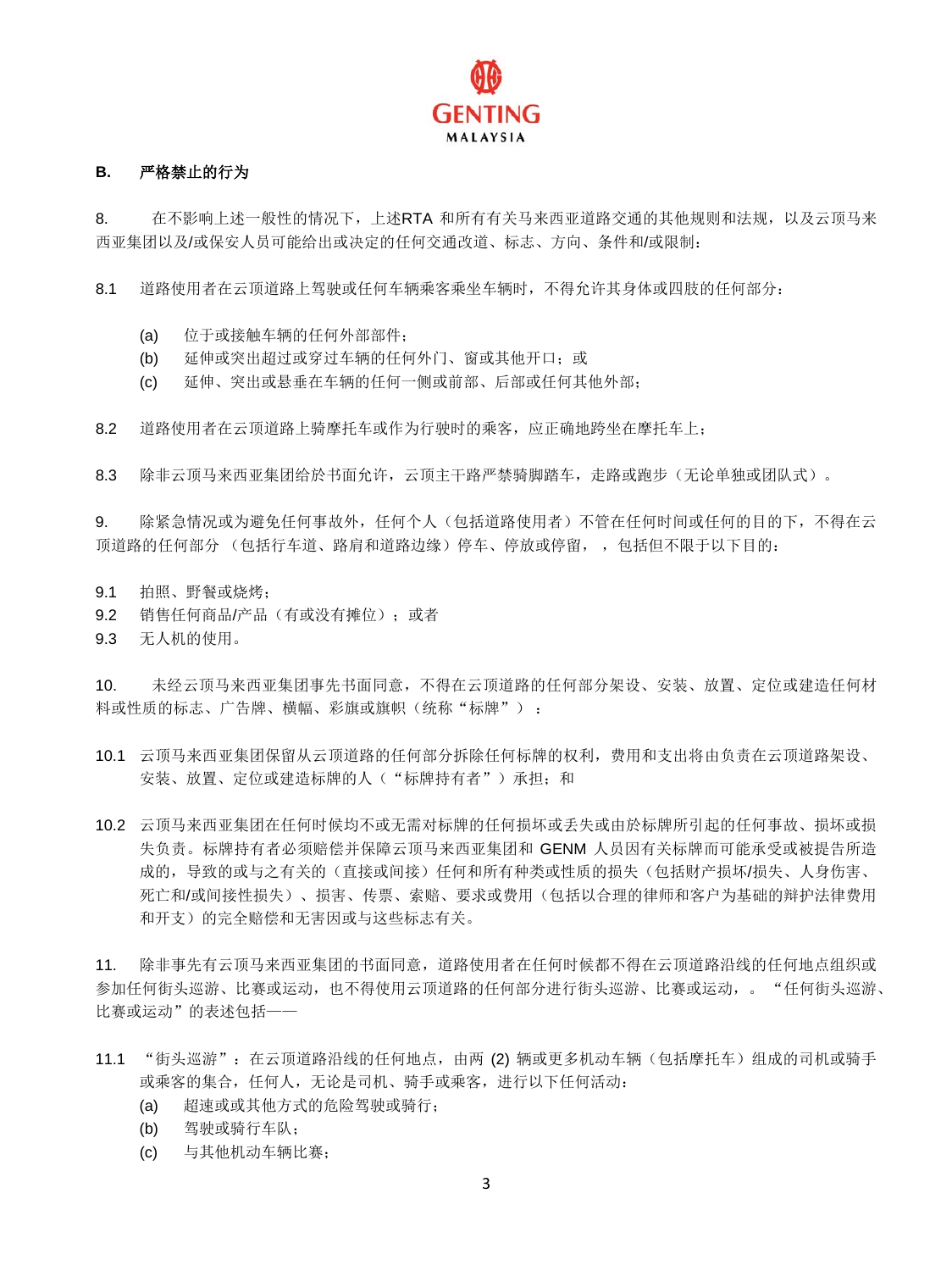

- (d) 在机动车辆中或机动车辆上表演特技;
- (e) 尾随、路怒或过激驾驶行为;
- (f) 鸣喇叭或大声播放音响系统;
- (g) 扔垃圾;
- (h) 在公共场合小便;
- (i) 对他人大喊大叫或咒骂,或辱骂、威胁或以其他方式恐吓他人;
- (j) 阻碍任何其他道路使用者;
- (k) 任何其他违反社会行为,

或导致以下任何情况:

- (l) 过大的噪音;
- (m) 对其他道路使用者造成危险;
- (n) 损坏或财产损坏的风险;
- (o) 废弃垃圾;或者
- (p) 对不参与街头巡游的其他人造成任何滋扰。
- 11.2 "比赛或运动":任何比赛项目、耐力赛、速度试验、可靠性试验、爬山竞赛或运动集会/聚会;
- 11.3 任何其他活动—
	- (a) 可能对道路使用者构成危险;
	- (b) 可能妨碍、阻碍或扰乱正常的交通流动;或者
	- (c) 如上文第 11.1(a) 至 (p) 段所述。

# **C.** 重型货车**(HGV)**

- 12. 已获准使用或进入云顶道路的重型货车须遵守以下附加规则和规定:
- 12.1 重量超过八 (8) 吨(带负载)的重型货车不得在任何一天的下午 6 点至早上 7 点之间进入云顶道路。
- 12.2 重型货车在周五、周六和周日的任何时间段都不得允许进入云顶道路。
- 12.3 在所有国家和州属(雪兰莪州、彭亨州以及吉隆坡和布城联邦直辖区)的公共假期期间,HGV都不得进入云顶 道路。
- 12.4 拖车和重型货车必须至少提前七 (7) 个工作日向云顶马来西亚集团保全部门申请使用云顶道路的许可证。出 于道路安全原因,所有此类车辆在使用云顶道路时必须由护送车辆陪同。
- 12.5 对于拖车和 HGV 以外的车辆,承包商/工人必须至少提前两 (2) 个工作日通知,并提供云顶马来西亚集团保 全部门可能要求的详细资料(例如,车辆、司机、携带的货物和材料)。
- 12.6 所有进入云顶道路的车辆必须遵守道路运输部设定/决定的所有条件。